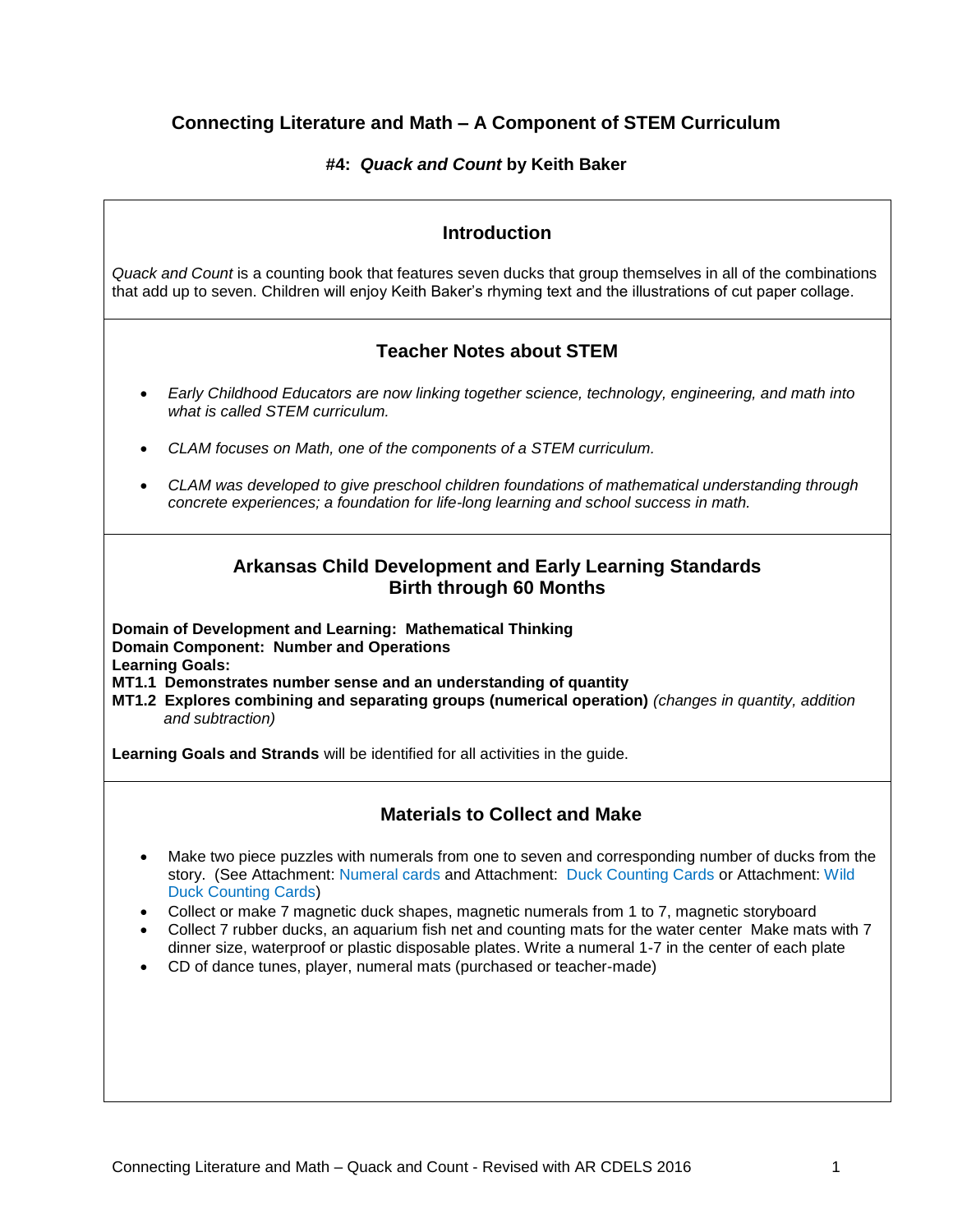## **Story Presentation**

**Learning Goals:**

**CD2.4 Holds and manipulates information in memory** *(short-term and working memory)*

- **LD1.1 Understands and responds to language (in child's home language)** *(vocabulary and language comprehension)*
- **EL1.1 Shows interest in literacy experiences**
- **EL1.2 Engages in read-alouds and conversations about books and stories**
- **EL3.1 Responds to features of books and print** *(book knowledge, print knowledge)*
- **MT1.1 Demonstrates number sense and an understanding of quantity**
- **MT1.2 Explores combining and separating groups (numerical operations)** *(changes in quantity, addition and subtraction)*

#### **Book:** *Quack and Count* **by Keith Baker**

**First Reading of** *Quack and Count*

- Be familiar with the book, *Quack and Count*.
- Show the pages of the book with copyright information before showing the cover and reading the title and invite children to count the duck feet with you (1 to 14). Then say, "There is a total of 14 duck feet."
- Ask children two questions as follows: "How many feet does each duck have?" "So if each duck as 2 feet and there are 14 feet total, how many ducks do you think there are?"
- Accept all answers.
- Say to children, "Let's count the ducks and see if you are correct."
- Count the ducks and say, "There are 7 ducks and each duck has two feet, so that makes a total of 14 feet."
- Show the cover, give title, author and illustrator. (Explain that the author is the person who writes the words and the illustrator is the person who draws the pictures. In this book, Keith Baker is both the author and illustrator.)
- Read the story so all children can see the pictures in the book.
- Follow up the reading by showing the pages and inviting children to count the ducks with you. Point to each duck as you count.

\_\_\_\_\_\_\_\_\_\_\_\_\_\_\_\_\_\_\_\_\_\_\_\_\_\_\_\_\_\_\_\_\_\_\_\_\_\_\_\_\_\_\_\_\_\_\_\_\_\_\_\_\_\_\_\_\_\_\_\_\_\_\_\_\_\_\_\_\_\_\_\_\_\_\_\_\_\_\_\_\_\_\_\_\_\_\_\_\_

## **Second Reading of** *Count and Quack*

- Show the cover, give title, author and illustrator.
- Read the story so all children can see the pictures in the book.
- Follow up the reading by inviting children to help you read the story again.
- Review each double-spread page and involve children in counting and adding the number of ducks. For example:

1<sup>st</sup> double-spread: Count the 6 ducks on the left page and say, "6 plus \_\_\_" and have children say the number as you run your finger under the 6 and the 1.

- $\bullet$   $2^{nd}$  double-spread: Involve children in counting the ducks on the left page and say "5 plus 2" as you and the children count the 2 ducklings on the right page. "Playing games of peekaboo."
- Continue until all of the ducklings have been added.
- Read the final pages that end with FLY!
- Thank children for helping you read the story.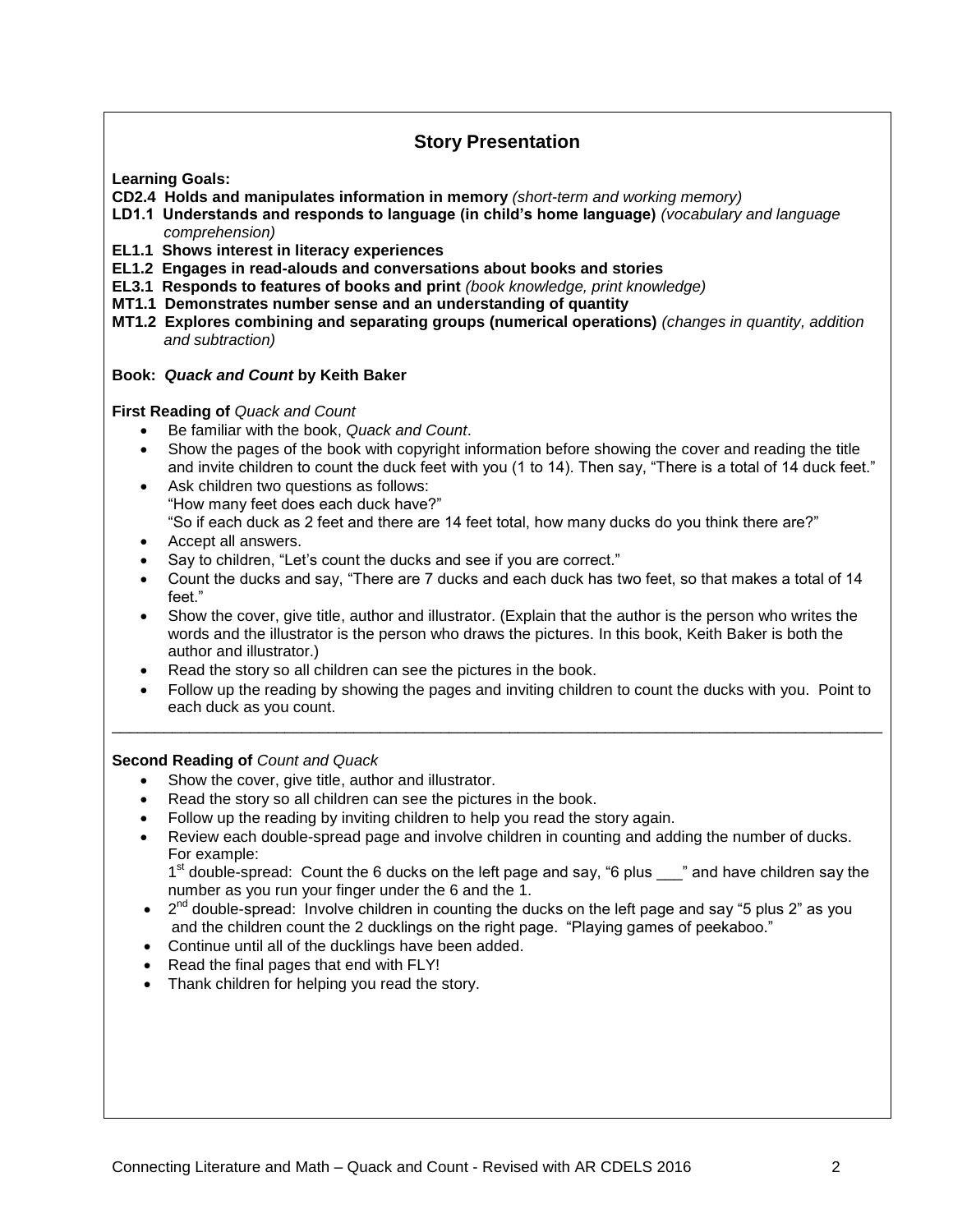## **Third Reading of** *Quack and Count*

- Show the cover and ask children to recall the title of the book.
- Give the author and illustrator and ask children if they remember what each does. Give them prompts if necessary.
- Read the story so all children can see the pictures in the book.
- Follow up the reading by inviting 7 children to come up and be the 7 ducklings and explain to other children that they will help you count and add the ducklings.
- Stand behind the 7 children and invite the audience to count the 7 ducklings as you put your hand on each child's head.
- Move one child to your left so that there is space between the 6 children and the one child.
- Invite the audience to count the 6 ducklings plus 1 as you put your hand on each child's head.
- Move one more child to your left and invite the audience to count the 5 ducklings plus the 2 ducklings as you put your hand on each child's head.
- Continue this activity until all of the sets of ducklings have been counted.
- Invite the audience to stand and join the 7 ducklings as they pretend to fly in place.
- Thank the children for helping you add the ducklings.

**Teacher Note:** *Repeat the follow up activity if other children want a turn to be ducklings*

#### **Extension Activity:**

- Invite 7 other children to be ducklings.
- Explain that you will reread the story and they will form all of the different groups and to count and quack as they make their duck groupings.

\_\_\_\_\_\_\_\_\_\_\_\_\_\_\_\_\_\_\_\_\_\_\_\_\_\_\_\_\_\_\_\_\_\_\_\_\_\_\_\_\_\_\_\_\_\_\_\_\_\_\_\_\_\_\_\_\_\_\_\_\_\_\_\_\_\_\_\_\_\_\_\_\_\_\_\_\_\_\_\_\_\_\_\_\_\_\_\_\_

**Fourth Reading of** *Quack and Count*

- Form a small group of no more than 2 or 3 children.
- Show the cover, read the title and state the author and illustrator.
- Show the title page and invite children to find the 3 ladybugs on the page. Count the ladybugs with the children.
- Read the story so the children can see the pictures in the book.
- Follow up the reading by reminding children that they saw 3 ladybugs on the title page of the book, that these same ladybugs are on other pages and you need their help in finding them.
- Begin with the copyright pages and involve children in finding the 3 ladybugs.
- Continue this activity with each double-spread page.

#### **Teacher Notes:**

- *Repeat this activity with other small groups of children.*
- *Locate the ladybugs on each page before involving the children in the follow up activity.*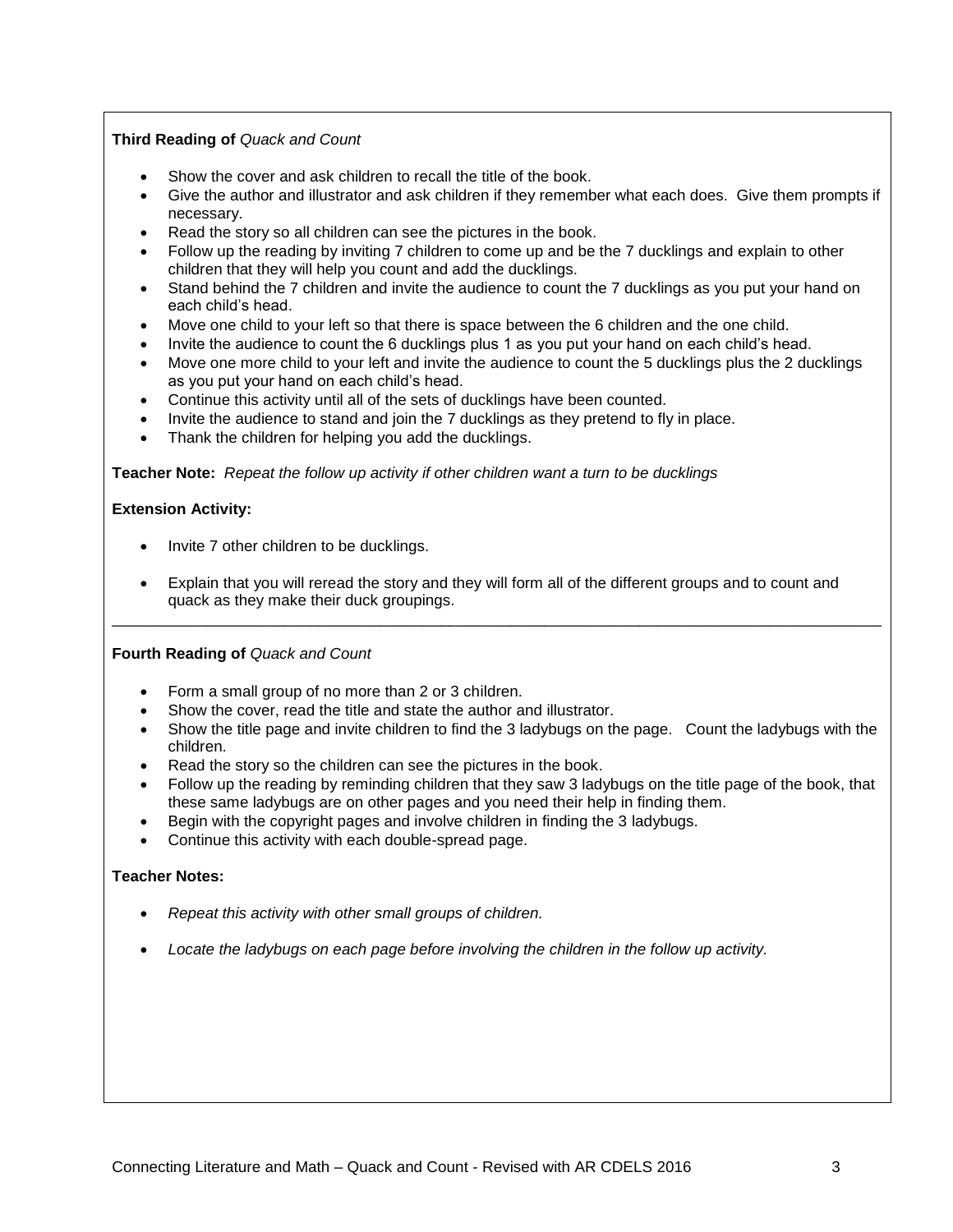# **Additional Language and Literacy Activities**

## **Learning Goals:**

**MT1.1 Demonstrates number sense and an understanding of quantity** *(connection of number, numeral and quantity)*

**MT1.2 Explores combining and separating groups (numerical operation)** *(addition and subtraction)*

## **Activity: Adding Ducks (small group)**

**Materials:** 7 magnetic duck shapes, magnetic numerals from 1 to 7, magnetic story board, book *Quack and Count,* container for duck shapes, numerals and book

#### **Directions:**

- Place the container of materials and the storyboard in the library area.
- Allow the children to explore and manipulate the materials
- Observe to see how children use the materials.
- Join the children and invite them to play a game with you.
- Begin by place a magnetic numeral on the board and invite a child to identify the numeral and place that number of ducks next to the numeral.
- Continue this activity, allowing each child a turn.
- Leave the center and observe how the children play with the materials in your absence. Do they count the ducklings? Do they form groups of ducklings and count and add them? Do they use the magnetic numerals to indicate how many ducklings in a group?

**Teacher Note:** *If some children do not recognize and name written numerals, say the name and invite them to place that number of ducks on the board.*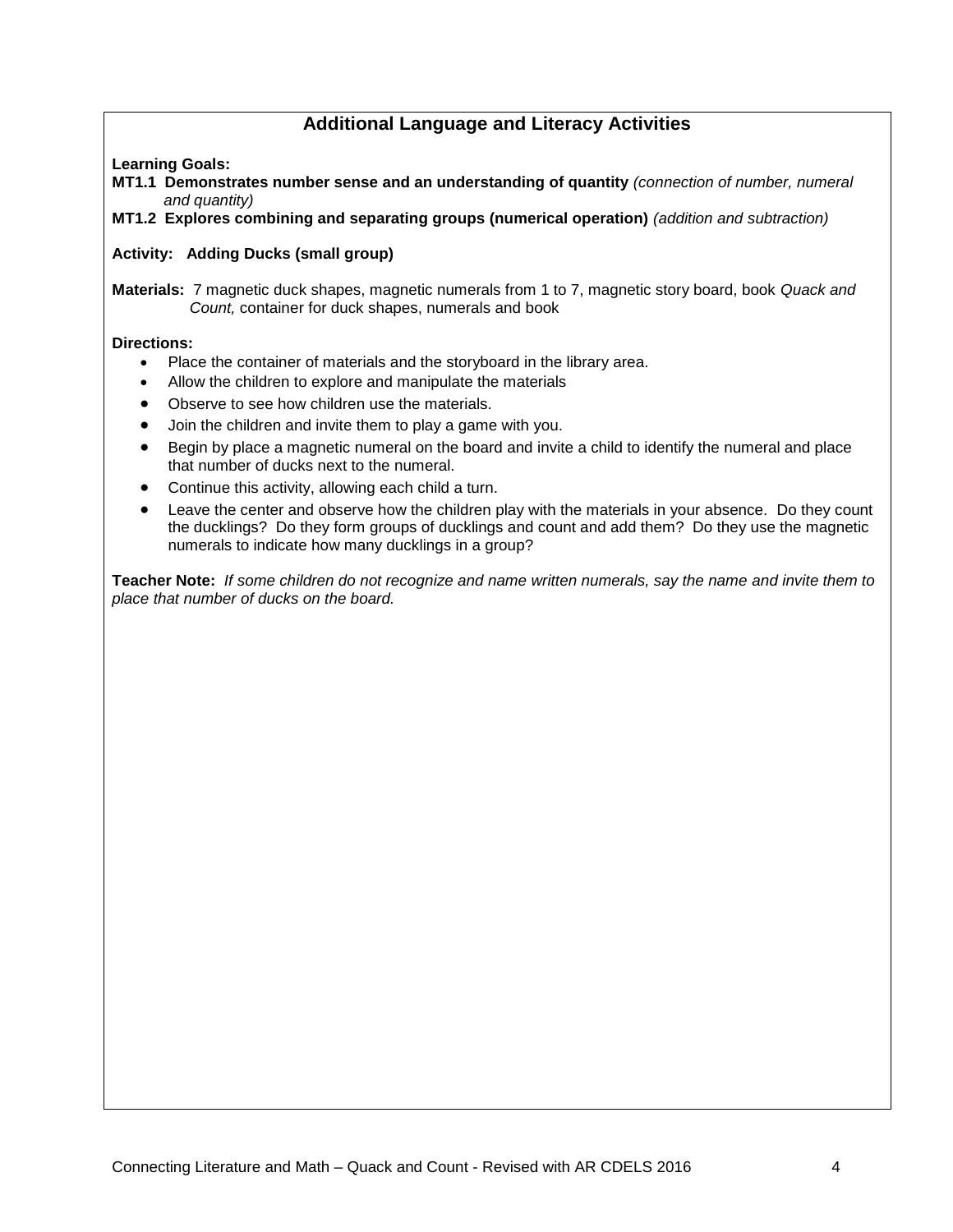**Learning Goals:**

- **EL1.1 Shows interest in literacy experiences** *(engagement in literacy experiences)*
- **EL2.1 Notices and manipulates the sounds of language** *(rhyme)*
- **MT1.2 Explores combining and separating groups (numerical operations)** *(addition and subtraction)*
- **CA1.1 Explores through listening, singing, creating, and moving to music** *(exploration of music and movement)*

#### **Activity: Seven Little Ducks Went Out to Play**

#### **Materials:** None

#### **Directions:**

• Involve children in singing this fun song and finger play.

*Seven little ducks went out to play (children hold up seven fingers) Over the hills and far away. Mother duck said, "quack, quack, quack, quack" (move hands in quacking motion) And six little ducks came running back. (hold up six fingers)*

*Six little ducks went out to play (children hold up six fingers) Over the hills and far away. Mother duck said, "quack, quack, quack, quack" (move hands in quacking motion) And five little ducks came running back. (hold up five fingers)*

*Continue reducing the number of ducks until "no more little ducks came running back."*

#### **Last Verse**

*The sad mother duck went out to play (make sad face) Over the hills and far away. Mother duck said "quack, quack, quack, quack" (move hands in quacking motion And all of her little ducks came back. (hold up seven fingers)*

#### **Extension Activity:**

- Invite seven children to act out the song as you and the children sing it.
- Lightly tap one children on the head as you sing the first verse and that child moves away from the group.
- Continue this activity until there are no ducks in the group.
- Invite the seven children to come back as you sing the last verse.

**Teacher Note:** *Form additional groups of seven if other children want a turn being ducks.*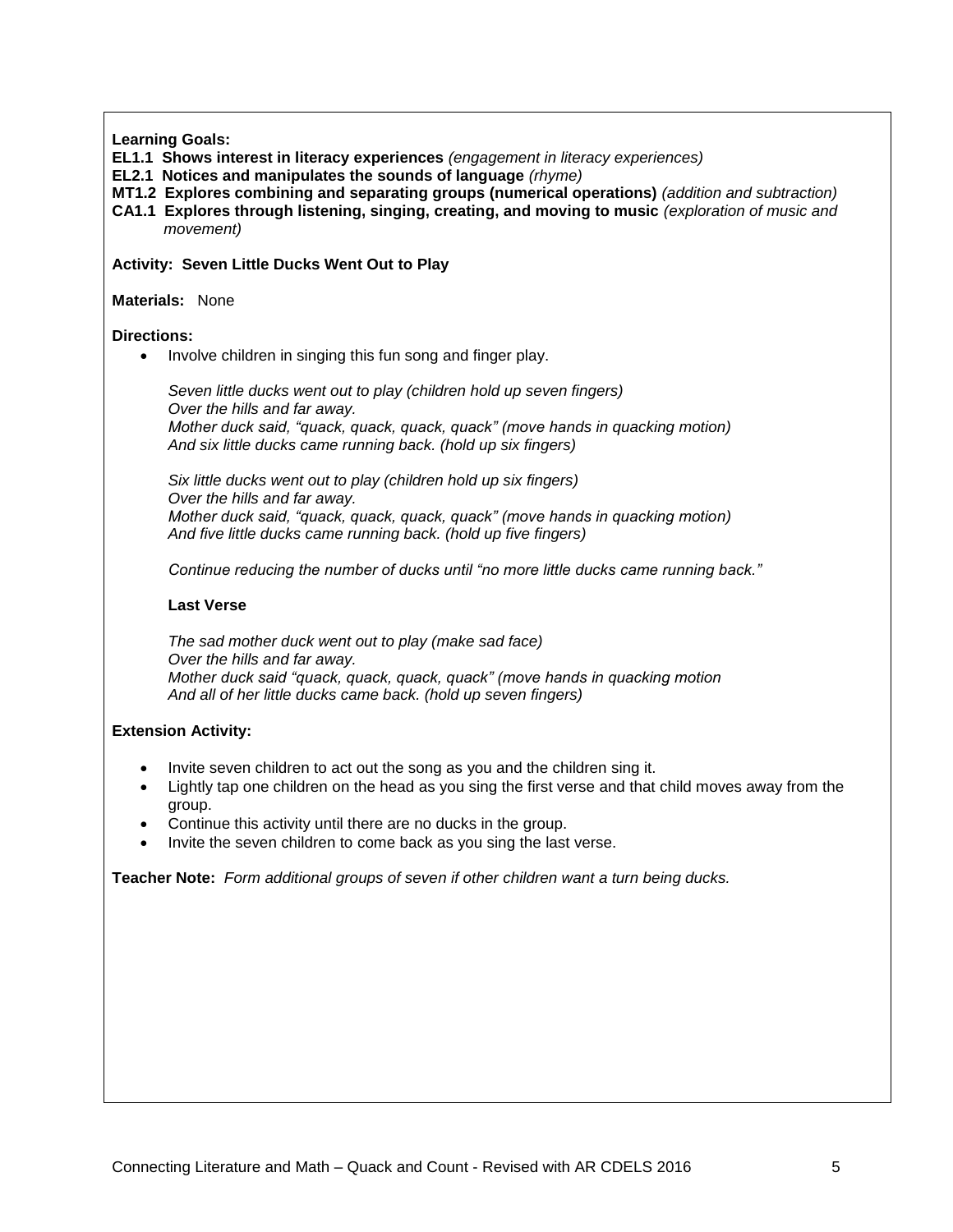## **Learning Goals:**

#### **MT1.1 Demonstrates number sense and an understanding of quantity**

**CA1.1 Explores through listening, singing, creating, and moving to music** *(exploration of music and movement)*

#### **Group Time: Number Dance**

**Materials:** CD of dance tunes, player, numeral mats (purchased or teacher-made)

#### **Directions:**

- Scatter the numeral mats in a large, open space.
- Explain to children that you will play a dance tune and they are to dance around the mats until the music stops. When the music stops, they are to put their hand on one of the mats and say the number when asked. State that more than one child can put his or her hand on the mat and they will say the number together.
- Begin to play a lively dance tune, then stop the music and invite children to say the number they are touching.
- Continue this activity as long as children remain interested.

**Teacher Note:** *Make mats by printing a different numeral, from 1 to 10, on cardstock, laminate and attach nonstick shelf/drawer liner on the back to prevent the mats from slipping when children put their hands on them.*

# **Learning Environment**

**Teacher Note:** *As children are involved in the learning centers listed here, they are engaged in activities that support the following Domains of Child Development and Early Learning:*

- *Physical Development and Health*
- *Emergent Literacy*
- *Mathematical Thinking*

#### **Water Play**

- Place 7 rubber ducks, an aquarium fish net and counting mats in the center
- Make mats with 7 dinner size, waterproof or plastic disposable plates. Write a numeral 1-7 in the center of each plate
- Observe to see if children catch and count the correct number of ducks to place on the plate and if they make number combinations of  $2 + 5 = 7$  or other combinations from the story.
- Involve yourself in this activity if children seem to need some guidance with this activity.

## **Manipulatives (or Math Center)**

- Place the duck numeral/number cards in the center.
- Provide number puzzles

#### **Library**

- Place magnetic board and **Adding Ducks** activity in the center
- Add to the center children's books related to math.